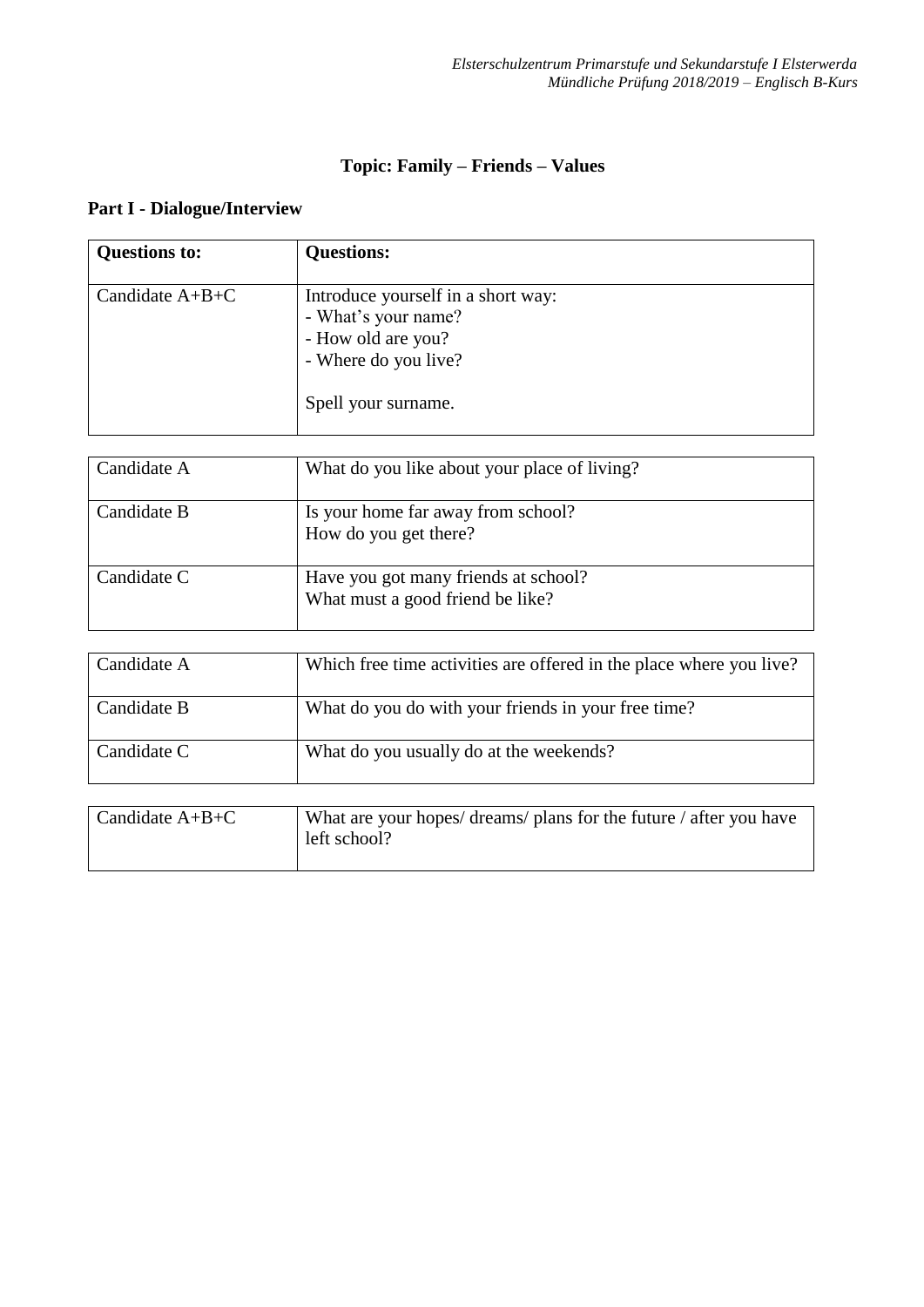### **Part II – Picture Description**

## **Candidate A**

Look at the picture, describe it and say what do you think about it.

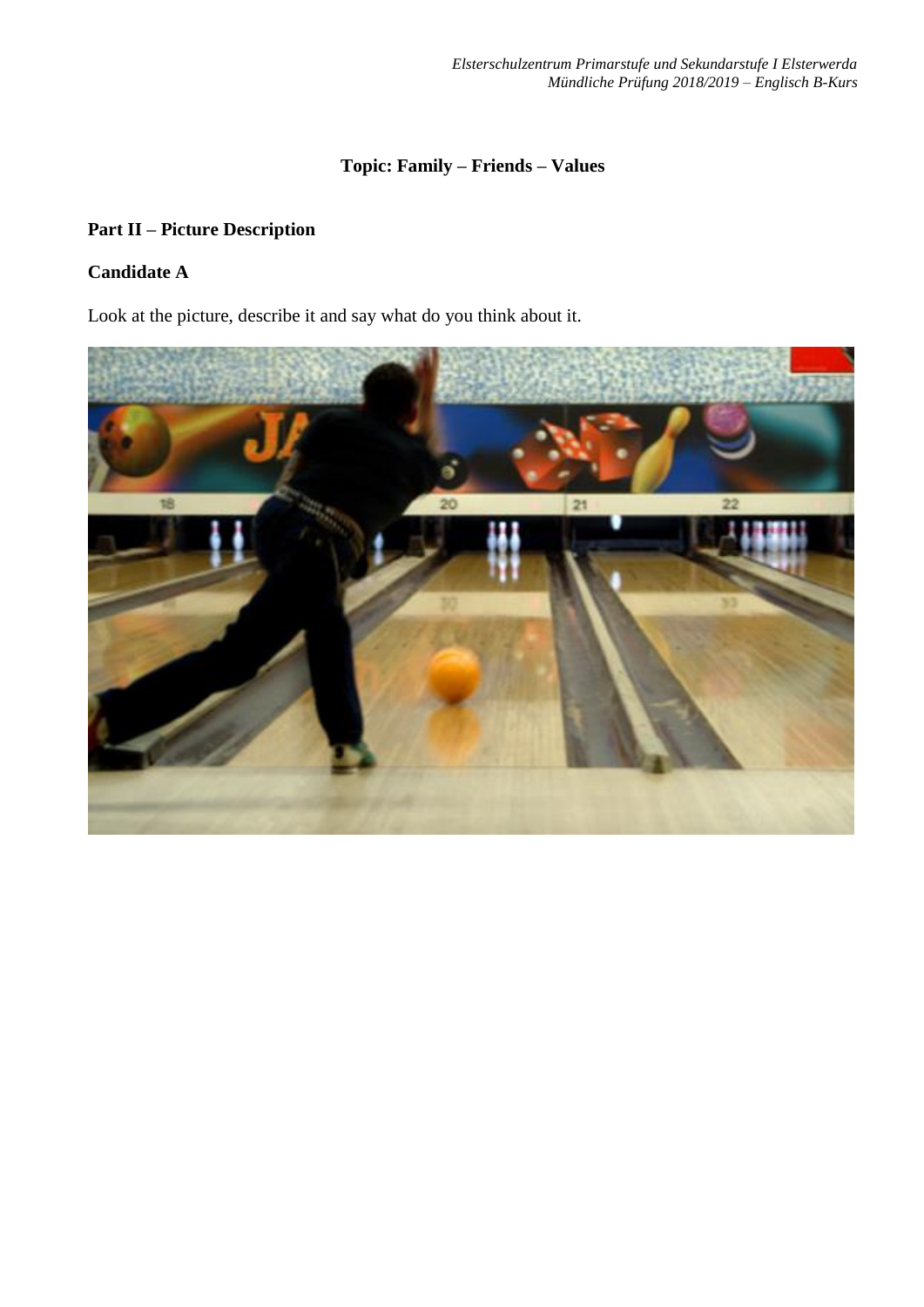## **Part II – Picture Description**

#### **Candidate B**

Look at the picture, describe it and say what do you think about it.

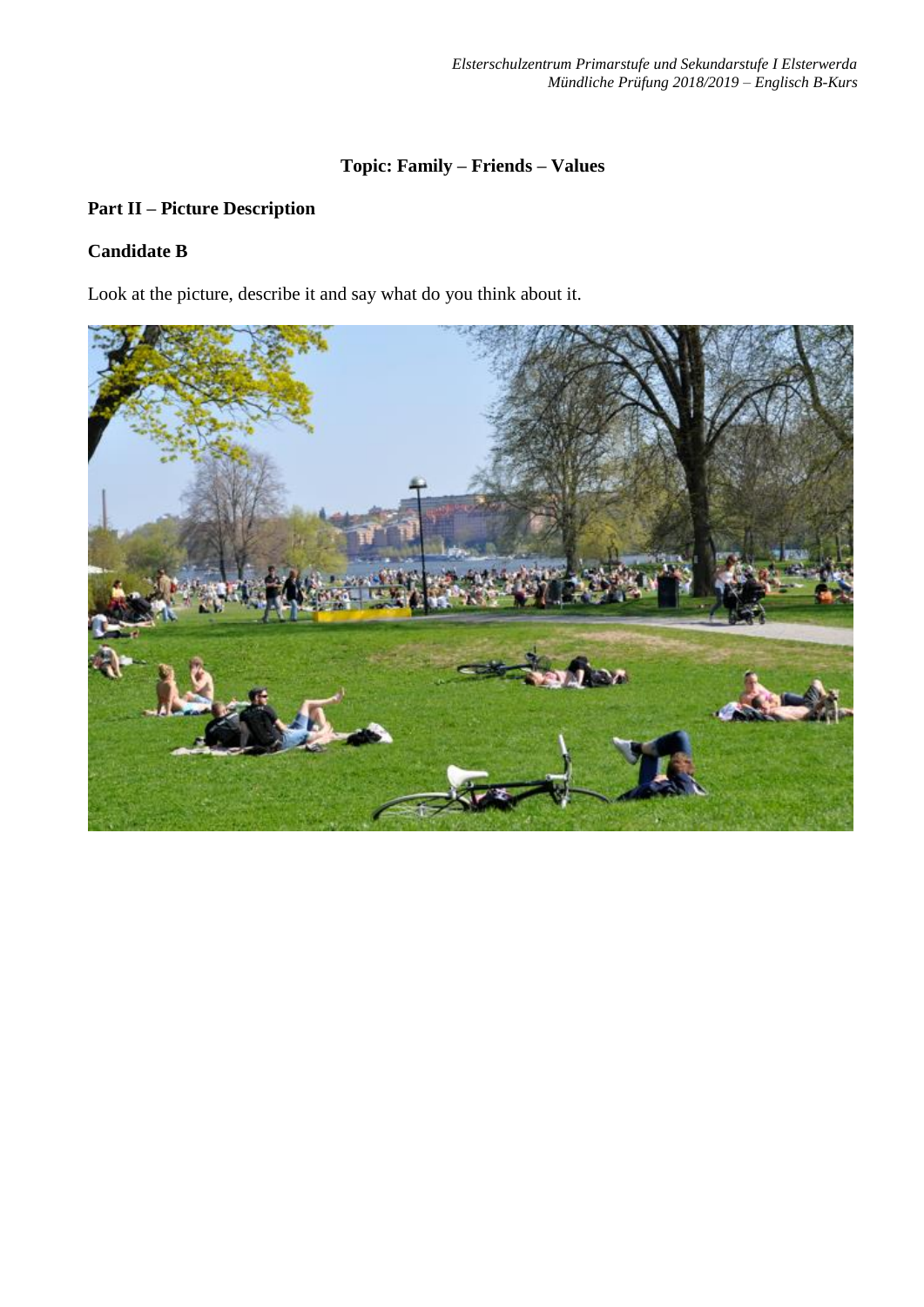## **Part II – Picture Description**

## **Candidate C**

Look at the picture, describe it and say what do you think about it.